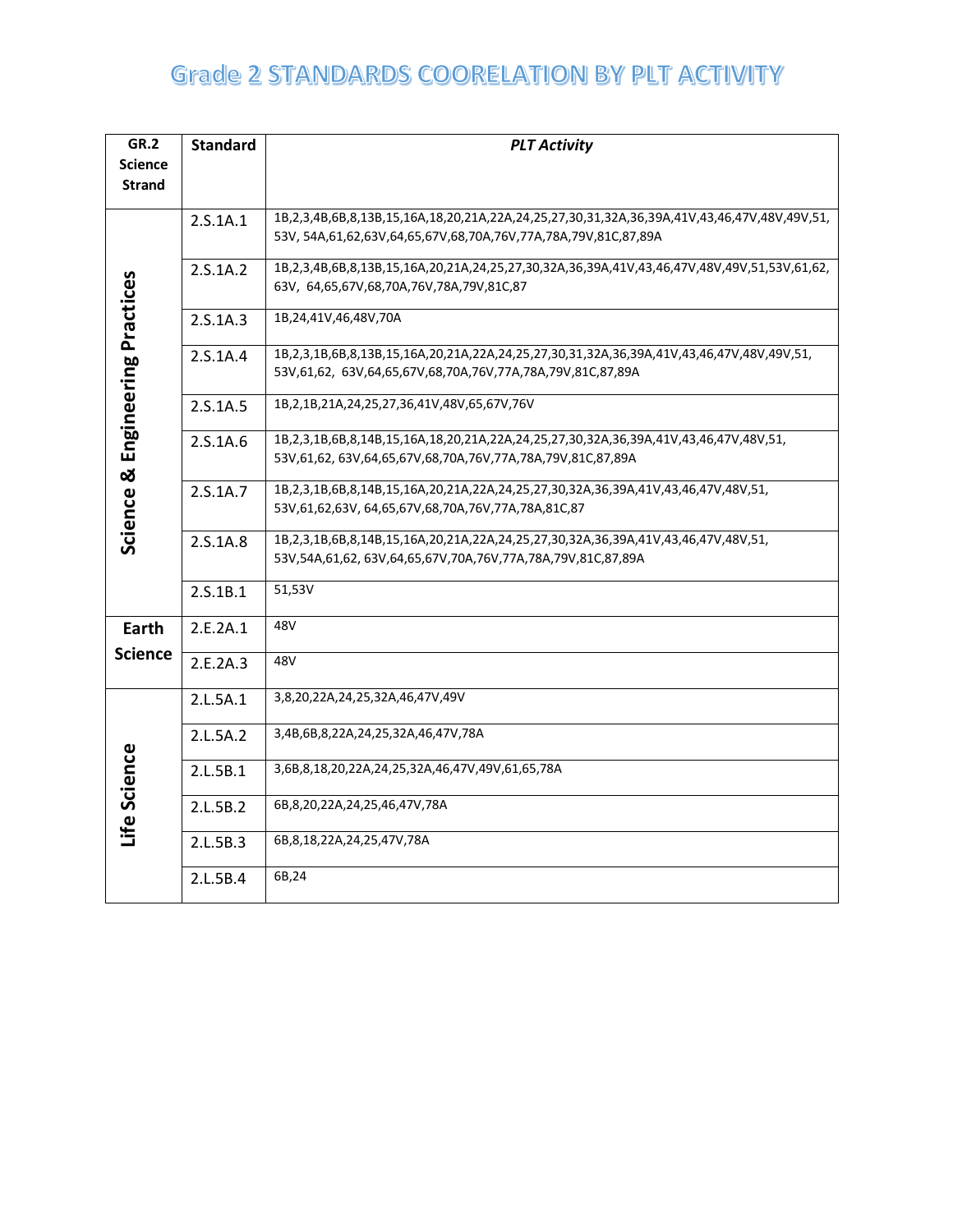| Gr. 2 Math Strand | <b>Standard</b> | <b>PLT Activity</b>                          |
|-------------------|-----------------|----------------------------------------------|
| Geometry          | 2.G.1           | 1B                                           |
|                   | 2.MDA.1         | 21A,41V,47V,65,67V                           |
| <b>Data</b>       | 2.MDA.2         | 21A,41V,65,67V                               |
| œ                 | 2.MDA.3         | 21A,41V,65,67V                               |
| Analysis          | 2.MDA.4         | 21A,41V,65,67V                               |
|                   | 2.MDA.8         | 21A, 25, 27, 41V                             |
| Measurement       | 2.MDA.9         | 1B,4B,6B,16A,20,25,27,32A,36,41V,47V,48V,53V |
|                   | 2. MDA . 10     | 1B,4B,6B,16A,20,25,27,32A,36,41V,47V,48V,53V |

| Gr. 2 Social          | <b>Standard</b> | <b>PLT Activity</b>                                 |
|-----------------------|-----------------|-----------------------------------------------------|
| <b>Studies Strand</b> |                 |                                                     |
|                       | $2 - 1.1$       | 20,54A,55V                                          |
|                       | $2 - 1.2$       | 13B,15,20,21A,22A,30,31,32A,39A,54A,55V,67V,70A,77A |
| Geography             | $2 - 1.3$       | 4B,20,21A,22A,30,31,32A,36,39A,53V,55V,74           |
|                       | $2 - 1.4$       | 20,36,95                                            |
|                       | $2 - 1.5$       | 20                                                  |
| Government            | $2 - 2.2$       | 13B,15                                              |
|                       | $2 - 2.3$       | 81C                                                 |
| <b>Economics</b>      | $2 - 3.1$       | 53V, 55V, 74, 81C                                   |
|                       | $2 - 3.4$       | 55V                                                 |
|                       | $2 - 4.1$       | 18,20                                               |
|                       | $2 - 4.2$       | 18,20                                               |
| Culture               | $2 - 4.3$       | 18,20                                               |
|                       | $2 - 4.4$       | 18,20                                               |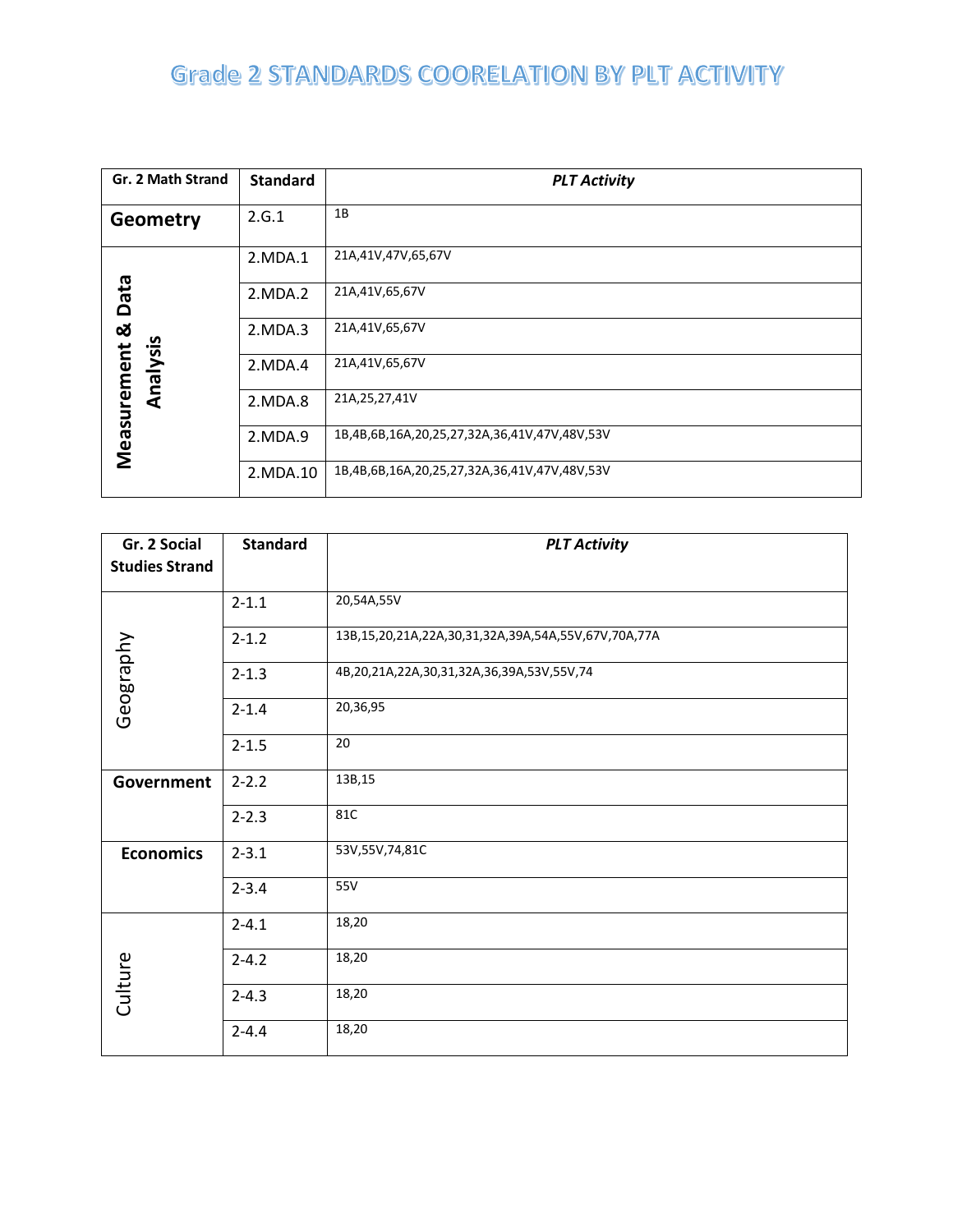| <b>Gr.2 ELA Strand</b>  | <b>Standard</b> | <b>PLT Activity</b>                                                                   |
|-------------------------|-----------------|---------------------------------------------------------------------------------------|
|                         | 2.1.1.1         | 1B, 2, 4B, 8, 13B, 16A, 20, 21A, 24, 46, 51, 55V, 61, 77A, 78A, 87, 89A, 95           |
|                         | 2.1.2.1         | 2,4B,8,13B,16A,18,20,24,55V,61,62,76V,87,89A,95                                       |
|                         | 2.1.3.1         | 1B,2,4B,8,13B,16A,20,21A,24,46,61,76V,77A,78A,95                                      |
|                         | 2.1.3.2         | 1B,2,4B,8,13B16A,20,21A,24,46,61,76V,77A,78A,95                                       |
| Inquiry-Based Literacy  | 2.1.4.1         | 1B,2,4B,8,13B,16A,20,21A,24,41V,46,49V,51,54A,55V,61,62,76V,77A,78A,<br>79V,87,89A,95 |
|                         | 2.1.4.2         | 1B, 2, 4B, 8, 13B, 16A, 20, 21A, 24, 41V, 46, 61, 55V, 76V, 77A, 78A, 95              |
|                         | 2.1.4.3         | 2,4B,8,13B,16A,2024,41V,46,55V,61,76V,77A,78A,95                                      |
|                         | 2.1.5.1         | 1B,2,4B,8,13B,16A,20,21A,24,46,49V,51,54A,55V,61,76V,77A,78A,87,89A,95                |
|                         | 2.1.5.2         | 2,4B,8,13B,16A,20,21A,24,46,61,76V,77A,78A,87,89A,95                                  |
|                         | 2.RL.5.1        | 8,18,87,89A                                                                           |
|                         | 2.RL.5.2        | 8,18,87,89A                                                                           |
|                         | 2.RL.6.1        | 18                                                                                    |
|                         | 2.RL.7.1        | 8,18,87,89A                                                                           |
|                         | 2.RL.8.1        | 8,18,87,89A                                                                           |
| Reading - Literary Text | 2.RL.9.2        | 8,18,89A                                                                              |
|                         | 2.RL.11.1       | 8,18,89A                                                                              |
|                         | 2.RL.11.2       | 8,18,89A                                                                              |
|                         | 2.RL.12.1       | 18,89A                                                                                |
|                         | 2.RL.12.2       | 18,89A                                                                                |
|                         | 2.RL.13.1       | 8,18,87,89A                                                                           |
|                         | 2.RL.13.3       | 89A                                                                                   |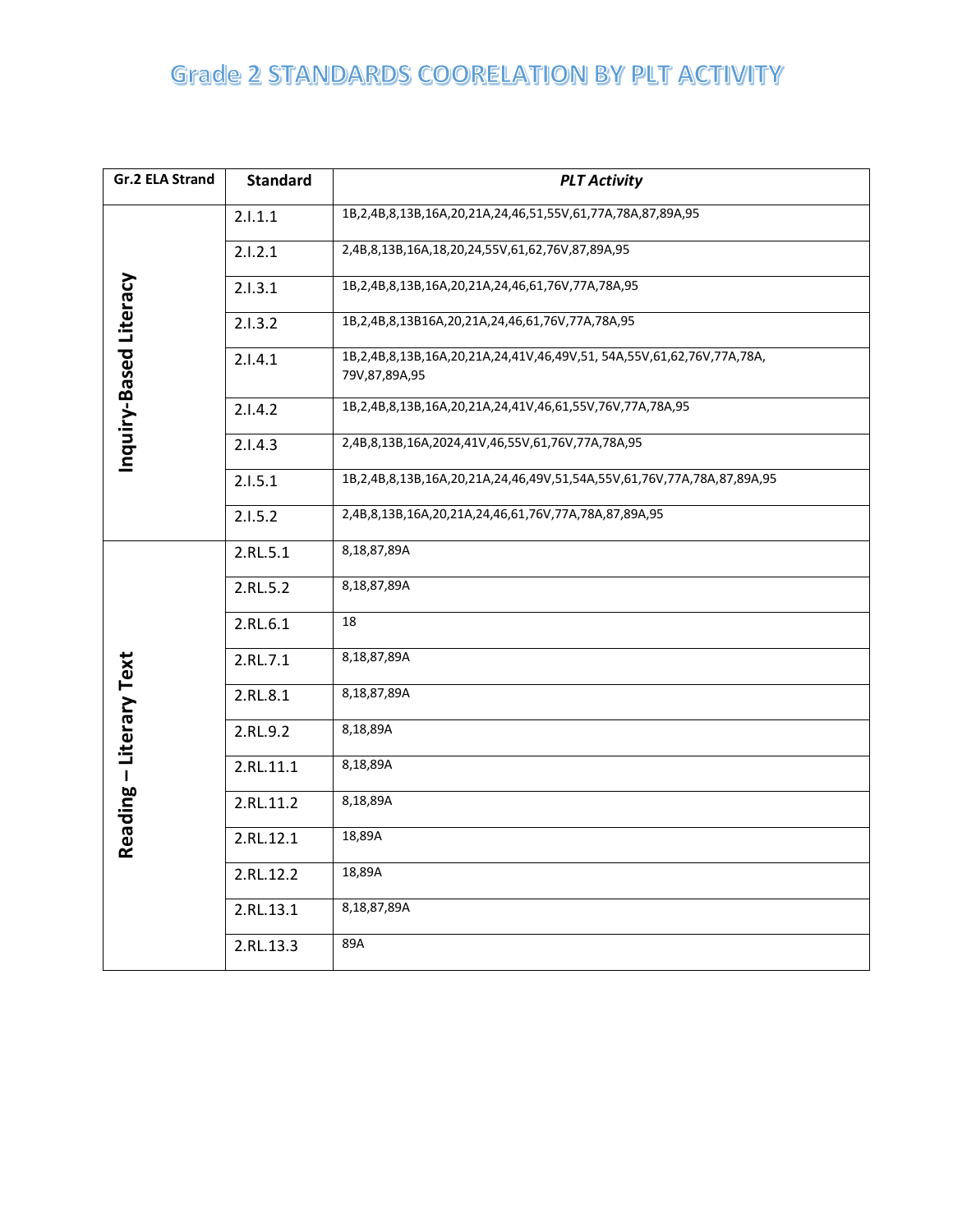| Gr.2 ELA                   | <b>Standard</b> | <b>PLT Activity</b>                                                                                |
|----------------------------|-----------------|----------------------------------------------------------------------------------------------------|
| <b>Strand</b>              |                 |                                                                                                    |
|                            | 2.RI.1          | 13B                                                                                                |
|                            | 2.RI.2          | 13B                                                                                                |
| Reading-Informational Text | 2.RI.5.1        | 13B                                                                                                |
|                            | 2.RI.5.2        | 13B                                                                                                |
|                            | 2.RI.6.1        | 13B                                                                                                |
|                            | 2.RI.7.1        | 13B                                                                                                |
|                            | 2.RI.9.5        | 16A                                                                                                |
|                            | 2.RI.11.1       | 13B                                                                                                |
|                            | 2.RI.11.2       | 13B                                                                                                |
|                            | 2.RI.12.1       | 13B                                                                                                |
|                            | 2.W.2.1         | 2,20,87                                                                                            |
|                            | 2.W.2.2         | 20,87                                                                                              |
| Writing                    | 2.W.3.1         | 8                                                                                                  |
|                            | 2.W.3.2         | 8                                                                                                  |
|                            | 2.W.6.1         | 2,8,13B,16A,20,21A,24,41V,46,54A,61,76V,78A,95                                                     |
|                            | 2.C.1.1         | 1B,2,4B,8,13B,16A,18,20,21A,24,41V,46,49V,51,54A,55V,61,62,76V,77A,78A,<br>79V,87,89A,95           |
|                            | 2.C.1.2         | 1B,2,4B,8,13B,16A,18,20,21A,24,41V,46,49V,51,54A,55V,61,62,76V,77A,78A,<br>79V,87,89A,95           |
|                            | 2.C.1.4         | 1B, 2, 4B, 8, 13B, 16A, 18, 20, 21A, 24, 41V, 46, 51, 54A, 55V, 61, 62, 76V, 77A,<br>78A,87,89A,95 |
|                            | 2.C.1.5         | 1B,2,4B,8,13B,16A,18,20,21A,24,41V,46,51,54A,55V,61,62,76V,77A,78A,87,89A,95                       |
| Communication              | 2.C.2.1         | 8,13B,16A,18,20,46,89A                                                                             |
|                            | 2.C.2.2         | 1B, 2, 4B, 8, 13B, 16A, 18, 20, 24, 41V, 46, 51, 55V, 61, 77A, 78A, 87, 89A, 95                    |
|                            | 2.C.3.1         | 18                                                                                                 |
|                            | 2.C.3.2         | 8,16A,21A,55V,62,76V                                                                               |
|                            | 2.C.5.2         | 2,21A,24                                                                                           |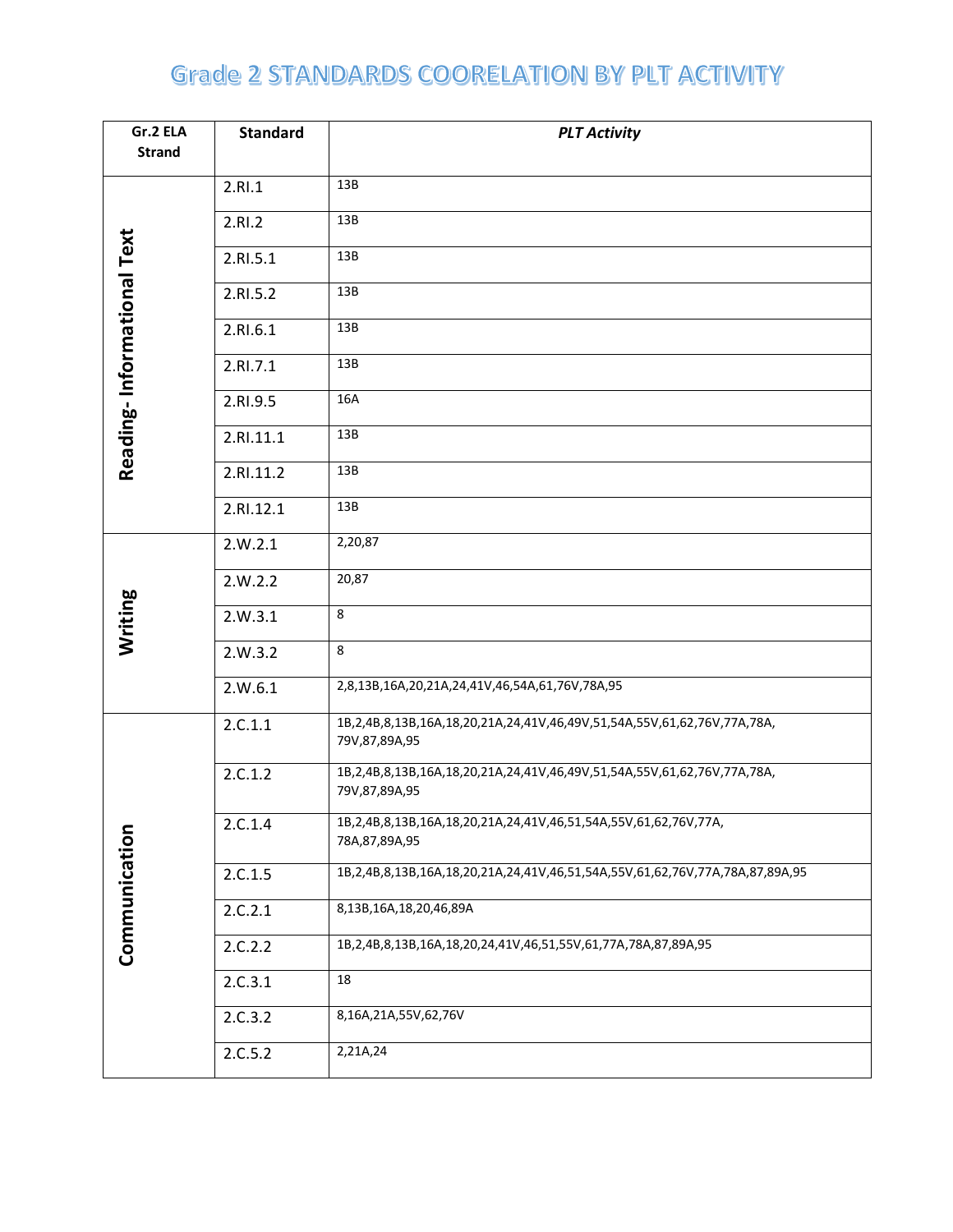| <b>PLT Activity</b>     | Science                                                   | Math              | Social<br><b>Studies</b> | Language Arts                                                           |
|-------------------------|-----------------------------------------------------------|-------------------|--------------------------|-------------------------------------------------------------------------|
|                         |                                                           |                   |                          |                                                                         |
| 1B                      | $Q_{2.S.}$ 1A.1.1 $Q_{2.S.}$ 1A.2 $Q_{2.S.}$ 1A.4         | $\bullet$ 2.G.1   |                          | $\bullet$ 2.1.1.1 $\Box$ 2.1.3.1 $\Box$ 2.1.3.2 $\bullet$ 2.1.4.1       |
| <b>The Shape</b>        | $\bullet$ 2.S.1A.6 $\bullet$ 2.S.1A.7 $\bullet$ 2.S.1A.8  | Q2MDA.9           |                          | $\bullet$ 2.1.4.2 $\bullet$ 2.1.5.1 $\bullet$ 2.C.1.1 $\bullet$ 2.C.1.2 |
| of Things               |                                                           | $\square$ 2MDA.10 |                          | $Q2.C.1.4$ $Q2.C.1.5$ $Q2.C.2.2$                                        |
| $\overline{2}$          | $\bullet$ 2.5.1A.1 $\bullet$ 2.5.1A.2 $\bullet$ 2.5.1A.4  |                   |                          | $Q2.1.1.1 \square 2.1.2.1 \square 2.1.3.1 \square 2.1.3.2$              |
|                         |                                                           |                   |                          |                                                                         |
| Get in                  | $\square$ 2.S.1A.5 $\square$ 2.S.1A.6 $\square$ 2.S.1A.7. |                   |                          | $\bullet$ 2.1.4.1 $\bullet$ 2.1.4.2 $\Box$ 2.1.4.3 $\Box$ 2.1.5.1       |
| <b>Touch with</b>       | $\bullet$ 2.S.1A.8                                        |                   |                          | $\square$ 2.1.5.2 $\square$ 2.W.2.1 $\square$ 2.W.6.1                   |
| <b>Trees</b>            |                                                           |                   |                          | $Q$ 2.C.1.1 $Q$ 2.C.1.2 $Q$ 2.C.1.4                                     |
|                         |                                                           |                   |                          | $\bullet$ 2.C.1.5 $\bullet$ 2.C.2.2 $\bullet$ 2.C.5.2                   |
|                         |                                                           |                   |                          |                                                                         |
| $\overline{\mathbf{3}}$ | $\bullet$ 2.S.1A.1 $\bullet$ 2.S.1A.2 $\bullet$ 2.S.1A.4  |                   |                          |                                                                         |
| Peppermint              | $\bullet$ 2.S.1A.4 $\bullet$ 2.S.1A.6 $\bullet$ 2.S.1A.7  |                   |                          |                                                                         |
| <b>Beetle</b>           | $\bullet$ 2.S.1A.8 $\Box$ 2.L.5A.1 $\bullet$ 2.L.5A.2     |                   |                          |                                                                         |
|                         | Q2.L.5B.1                                                 |                   |                          |                                                                         |
| 4B                      | $\bigcirc$ 2.5.1A.1 $\bigcirc$ 2.5.1A.2 $\Box$ 2.5.1A.3   | Q2.MDA.9          | $\square$ 2-1.3          | Q2.1.1.1 Q2.1.2.1 Q2.1.3.1 Q2.1.3.2                                     |
|                         |                                                           |                   |                          |                                                                         |
| <b>Sounds</b>           | $\bullet$ 2.S.1A.4 $\Box$ 2.S.1A.5 $\bullet$ 2.S.1A.6     | Q2.MDA.10         |                          | $\bullet$ 2.1.4.1 $\bullet$ 2.1.4.2 $\Box$ 2.1.4.3 $\Box$ 2.1.5.1       |
| <b>Around</b>           | $\square$ 2.S.1A.7 $\square$ 2.A.1A.8 $\square$ 2.L.5A.2  |                   |                          | $\bullet$ 2.1.5.2 $\bullet$ 2.C.1.1 $\bullet$ 2.C.1.2 $\bullet$ 2.C.1.4 |
|                         |                                                           |                   |                          | $Q2.C.1.5$ $Q2.C.2.2$                                                   |
|                         |                                                           |                   |                          |                                                                         |
|                         |                                                           |                   |                          |                                                                         |
|                         |                                                           |                   |                          |                                                                         |
|                         |                                                           |                   |                          |                                                                         |

**Curriculum Stand is FULLY addressed**

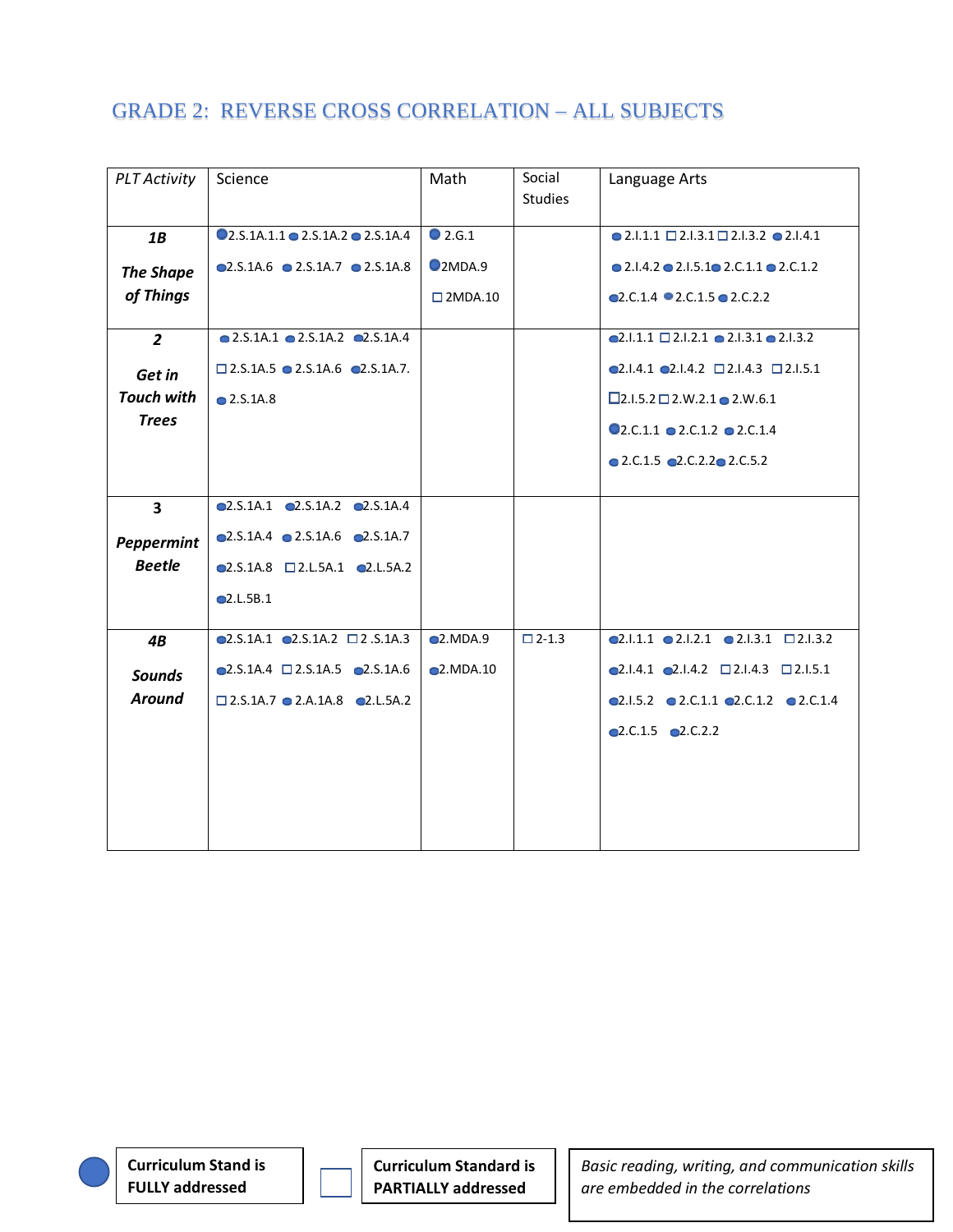| <b>PLT Activity</b>                                    | Science                                                                                                                                                                                                                         | Math                    | Social<br><b>Studies</b>        | Language Arts                                                                                                                                                                                                                                                                                                                                                                                                                        |
|--------------------------------------------------------|---------------------------------------------------------------------------------------------------------------------------------------------------------------------------------------------------------------------------------|-------------------------|---------------------------------|--------------------------------------------------------------------------------------------------------------------------------------------------------------------------------------------------------------------------------------------------------------------------------------------------------------------------------------------------------------------------------------------------------------------------------------|
| 6B<br><b>Picture This!</b>                             | Q2.S.1A.1 Q2.S.1A.2 Q2.S.1A.4<br>$\bullet$ 2.S.1A.5 $\bullet$ 2.S.1A.6 $\Box$ 2.S.1A.7<br>$\bigcirc$ 2.S.1A.8 $\bigcirc$ 2.L.5A.1 $\Box$ 2.L.5A.2<br>$\bullet$ 2.7.5B.1 $\bullet$ 2.L.5B.2 $\Box$ 2.L.5B.<br>$\square$ 2.L.5B.4 | Q2.MDA.9<br>$Q$ .MDA.10 |                                 |                                                                                                                                                                                                                                                                                                                                                                                                                                      |
| 8<br>The Forest of<br>S.T. Shrew                       | $\bullet$ 2.S.1A.1 $\bullet$ 2.S.1A.2 $\bullet$ 2.S.1A.4<br>$\bigcirc$ 2.S.1A.6 $\Box$ 2.S.1A.7 $\bigcirc$ 2.S.1A.8<br>Q2.L.5A.1 Q2.L.5A.2 Q2.L.5B.1<br>$Q2.L.5B.2$ $Q2.L.5B.3$                                                 |                         |                                 | $\square$ 2.1.1.1 $\bullet$ 2.1.2.1 $\bullet$ 2.1.3.1 $\bullet$ 2.1.3.2<br>$\bullet$ 2.1.4.1 $\bullet$ 2.1.4.2 $\Box$ 2.1.4.3 $\Box$ 2.1.5.1<br>$\square$ 2.1.5.2 $\square$ 2.RL.5.1 $\square$ 2.RL.5.2<br>Q2.RL.7.1 Q2.RL.8.1 Q2.RL.9.2<br>$\bigcirc$ 2.RL.11.1 $\Box$ 2.RL.11.2 $\bigcirc$ 2.RL.13.1<br>$\square$ 2.W.3.1 $\square$ 2.W.3.2 $\square$ 2.W.6.1<br>Q2.C.1.1 Q2.C.1.2 Q2.C.1.4 Q2.C.1.5<br>Q2.C.2.1 Q2.C.2.2 Q2.C.3.2 |
| 13B<br>We All Need<br><b>Trees</b>                     | $\bullet$ 2.S.1A.1 $\bullet$ 2.S.1A.2 $\bullet$ 2.S.1A.4<br>$\bigcirc$ 2.S.1A.6 $\bigcirc$ 2.S.1A.7 $\bigcirc$ 2.S.1A.8                                                                                                         |                         |                                 | $Q2.1.1.1 \tQ2.1.2.1 \tQ2.1.23.1 \tQ2.1.3.2$<br>Q2.1.4.1 Q2.1.4.2 Q2.1.4.3 Q2.1.5.1<br>Q2.I.5.2 Q2.RI.1 Q2.RI.2 Q2.RI.5.1<br>$\bullet$ 2.RI.5.2 $\bullet$ 2.RI.6.1 $\Box$ 2.RI.7.1<br>$\square$ 2.RI.11.1 $\square$ 2.RI.11.2 $\bullet$ 2.RI.12.1<br>$\bullet$ 2.W.6.1 $\bullet$ 2.C.1.1 $\bullet$ 2.C.1.2<br>Q2.C.1.4 Q2.C.1.5 Q2.C.2.1 Q2.C.2.2                                                                                    |
| 15A<br>A Few of My<br><b>Favorite</b><br><b>Things</b> | Q2.S.1A.1 Q2.S.1A.2 Q2.S.1A.4<br>$\bigcirc$ 2.5.1A.6 $\bigcirc$ 2.5.1A.7 $\bigcirc$ 2.5.1A.8                                                                                                                                    |                         | $\Box$ 1-1.2<br>$\square$ 2-2.2 |                                                                                                                                                                                                                                                                                                                                                                                                                                      |
| 16A<br>Pass the<br>Plants,<br><b>Please</b>            | $\bullet$ 2.S.1A.1 $\bullet$ 2.S.1A.2 $\bullet$ 2.S.1A.4<br>$\bullet$ 2.S.1A.6 $\bullet$ 2.S.1A.7 $\bullet$ 2.S.1A.8                                                                                                            | Q.MDA.9<br>Q.MDA.10     |                                 | $Q.1.1.1 Q.1.2.1 \square 2.1.3.1 \square 2.1.3.2$<br>$\bigcirc$ 2.1.4.1 $\bigcirc$ 2.1.4.2 $\bigcirc$ 2.1.4.3 $\bigcirc$ 2.1.5.1<br>$\Box$ 2.1.5.2 $\bigcirc$ 2.RI.9.5 $\bigcirc$ 2.W.6.1<br>$\bullet$ 2.C.1.1 $\bullet$ 2.C.1.2 $\bullet$ 2.C.1.4 $\bullet$ 2.C.1.5<br>$\Box$ 2.C.2.1 $\Box$ 2.C.2.2 $\Box$ 2.C.3.2                                                                                                                 |

**Curriculum Stand is FULLY addressed**

**Curriculum Standard is PARTIALLY addressed**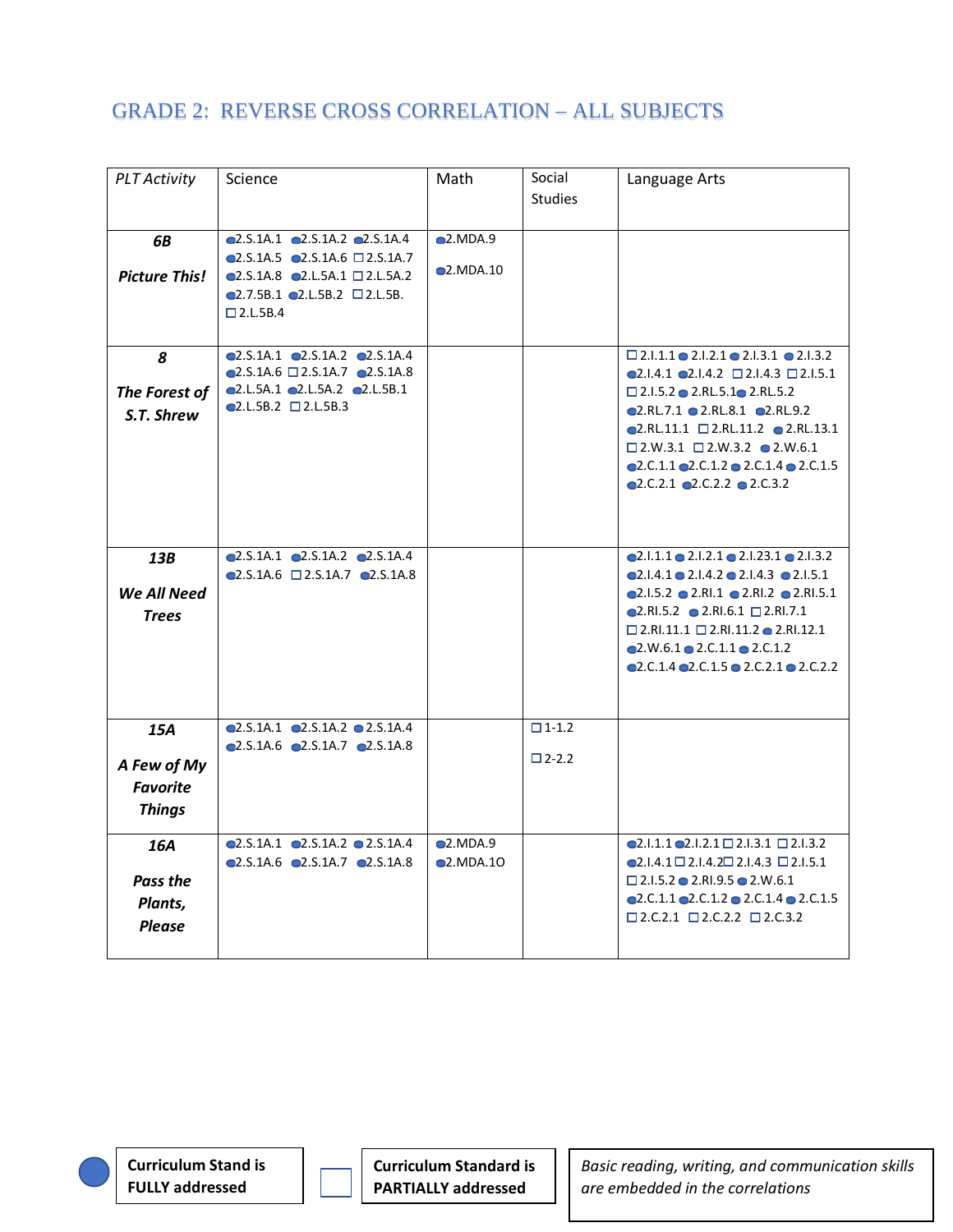| <b>PLT Activity</b>                               | Science                                                                                                                                                                                                             | Math                                                                                    | Social<br><b>Studies</b>                                                                                                          | Language Arts                                                                                                                                                                                                                                                                                                                 |
|---------------------------------------------------|---------------------------------------------------------------------------------------------------------------------------------------------------------------------------------------------------------------------|-----------------------------------------------------------------------------------------|-----------------------------------------------------------------------------------------------------------------------------------|-------------------------------------------------------------------------------------------------------------------------------------------------------------------------------------------------------------------------------------------------------------------------------------------------------------------------------|
| 18 Tale of The<br>Sun                             | $\square$ 2.S.1A.1 $\square$ 2.S.1A.6 $\square$ 2.L.5A.1<br>$\square$ 2.L.5B.1 $\square$ 2.L.5B.3                                                                                                                   |                                                                                         | $Q-4.1$<br>$Q - 4.2$<br>$Q - 4.3$<br>$Q - 4.4$                                                                                    | $Q2.I.2.1 Q2.RL.5.1 Q2.RL.5.2 Q2.RL.6.1$<br>Q.RL.7.1Q2.RL.7.2Q2.RL.8.1Q2.RL.9.5<br>$\square$ 2.RL.11.1 $\square$ 2.RL.11.2 $\square$ 2.RL.12.1<br>$\square$ 2.RL.12.2 $\square$ 2.RL.13.1 $\square$ 2.C.1.1 $\square$ 2.C.1.2<br>$\bullet$ 2.C.1.4 $\bullet$ 2.C.1.5 $\bullet$ 2.C.2.1 $\bullet$ 2.C.2.2<br>$\bullet$ 2.C.3.1 |
| 20<br><b>Environmental</b><br><b>Exchange Box</b> | $\bullet$ 2.S.1A.1 $\bullet$ 2.S.1A.2 $\bullet$ 2.S.1A.4<br>$\bullet$ 2.S.1A.6 $\Box$ 2.S.1A.7 $\bullet$ 2.S.1A.8<br>$\square$ 2.L.1A.1 $\square$ 2.L.5B.1<br>$\square$ 2.L.5B.2                                    | $\square$ 2. MDA. 9<br>$\square$ 2. MDA. 10                                             | $Q_{2-1.1}$<br>$Q-1.2$<br>$Q$ -1.3<br>$\square$ 2-1.4<br>$Q-1.5$<br>$Q-4.1$<br>$\square$ 2-4.2<br>$\square$ 2-4.3<br>$\Box$ 2-4.4 | $Q2.1.1.1 Q2.1.2.1 Q2.1.3.1 Q2.1.3.2 Q2.1.4.1$<br>$\bullet$ 2.1.4.2 $\Box$ 2.1.4.3 $\bullet$ 2.1.5.1 $\Box$ 2.1.5.2<br>Q2.W.1.1 Q2.W.1.2 Q2.W.2.1 Q2.W.2.2<br>$\bullet$ 2.W.6.1 $\bullet$ 2.C.1.1 $\bullet$ 2.C.1.2 $\bullet$ 2.C.1.4<br>$\bullet$ 2.C.1.5 $\bullet$ 2.C.2.1 $\bullet$ 2.C.2.2                                |
| 21A                                               | Q2.S.1A.1 Q2.S.1A.2 Q2.S.1A.4                                                                                                                                                                                       | $\square$ 2. MDA. 1                                                                     | $Q - 1.2$                                                                                                                         | $Q2.1.1.1 \square 2.1.3.1 \square 2.1.3.2 \square 2.1.4.1$                                                                                                                                                                                                                                                                    |
| Adopt-A-Tree                                      | $\bigcirc$ 2.S.1A.5 $\bigcirc$ 2.S.1A.6 $\Box$ 1.2.1A.7<br>Q.5.1A.8                                                                                                                                                 | $\square$ 2. MDA. 2<br>$\square$ 2. MDA. 3<br>$\square$ 2. MDA. 4<br>$\square$ 2. MDA.8 | $Q$ 2-1.3                                                                                                                         | $\bullet$ 2.1.4.2 $\Box$ 2.1.5.1 $\Box$ 2.1.5.2 $\bullet$ 2.W.6.<br>$\bullet$ 2.C.1.1 $\bullet$ 2.C.1.2 $\bullet$ 2.C.1.4 $\bullet$ 2.C.1.5<br>$\square$ 2.C.3.1 $\square$ 2.C.3.2                                                                                                                                            |
| 22A<br><b>Trees as</b><br><b>Habitats</b>         | Q2.S.1A.1Q2.S.1A.4Q2.S.1A.6<br>$\square$ 2.S.1A.7 $\bullet$ 2.S.1A.8 $\square$ 2.L.5A.1<br>$\Box$ 2.L.5A.2 $\bigcirc$ 2.L.5B.1 $\bigcirc$ 2.L.5B.2<br>$\bullet$ 2.L.5B.3                                            |                                                                                         | $Q - 1.2$<br>$\bullet$ 2-1.3                                                                                                      |                                                                                                                                                                                                                                                                                                                               |
| 24<br>Nature's<br><b>Recyclers</b>                | $\bullet$ 2.S.1A.1 $\bullet$ 2.S.1A.2 $\bullet$ 2.S.1A.3<br>Q2.S.1A.4 Q2.S.1A.5 Q2.S.1A.6<br>$\bullet$ 2.S.1A.7 $\bullet$ 2.S.1A.8 $\Box$ 2.L.5A.1<br>Q2.L.5A.2 Q2.L.5B.1 Q2.L.5B.2<br>$Q2.L.5B.3 \square 2.L.5B.4$ |                                                                                         |                                                                                                                                   | $Q.1.1.1 \odot 2.1.2.1 \odot 2.1.3.1 \odot 2.1.3.2$<br>Q2.1.4.1 Q2.1.4.2 Q2.1.4.3 Q2.1.5.1<br>$\Box$ 2.1.5.2 $\bullet$ 2.W.6.1 $\bullet$ 2.C.1.1 $\bullet$ 2.C.1.2<br>$\bullet$ 2.C.1.4 $\bullet$ 2.C.1.5 $\bullet$ 2.C.2.2 $\Box$ 2.C.3.2                                                                                    |

**Curriculum Stand is FULLY addressed**

**Curriculum Standard is PARTIALLY addressed**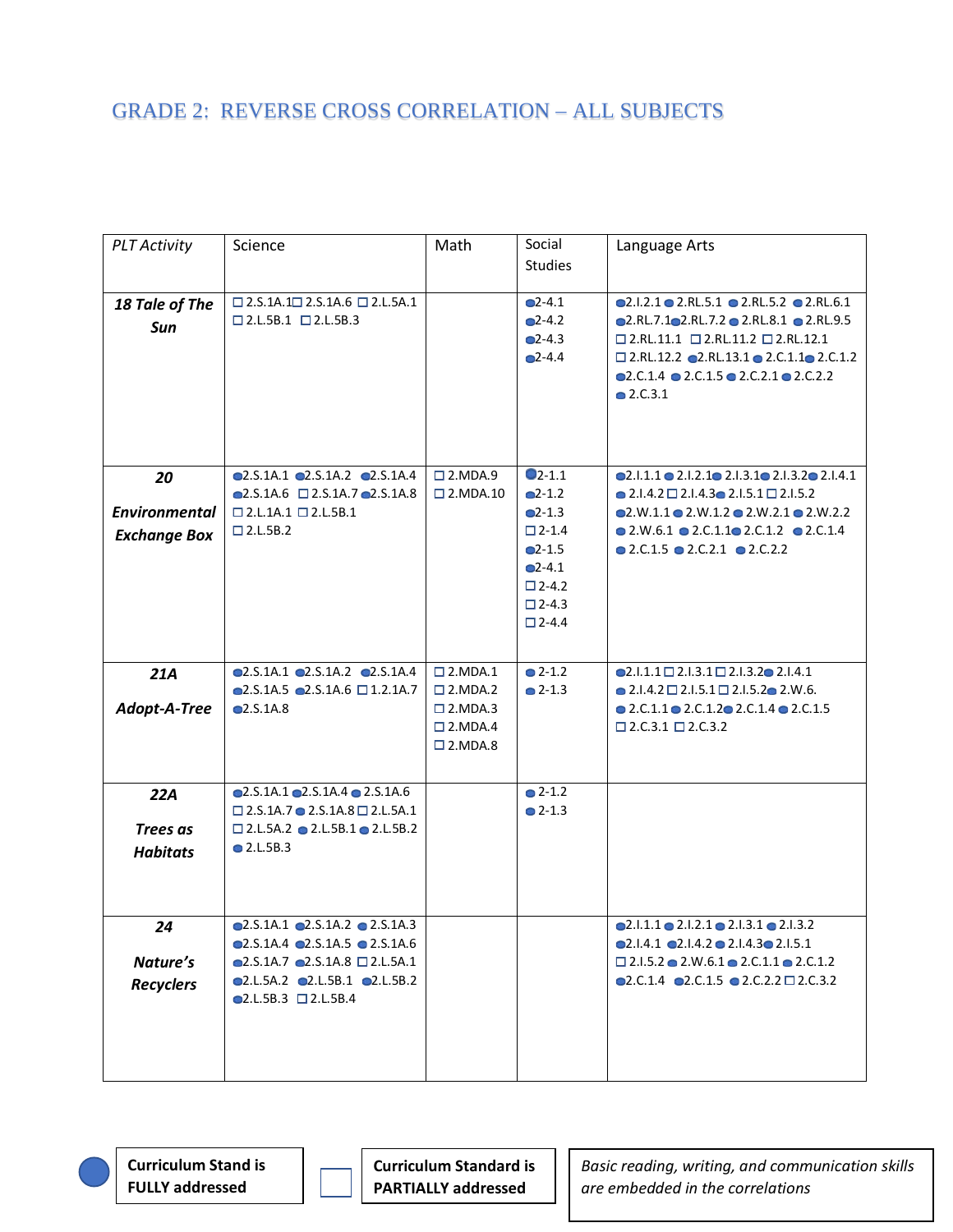| PLT               | Science                                                                                                           | Math                 | Social             | Language Arts |
|-------------------|-------------------------------------------------------------------------------------------------------------------|----------------------|--------------------|---------------|
| Activity          |                                                                                                                   |                      | <b>Studies</b>     |               |
|                   |                                                                                                                   |                      |                    |               |
| 25                | $\bullet$ 2.S.1A.1 $\bullet$ 2.S.1A.2 $\bullet$ 2.S.1A.4                                                          | Q2.MDA.8             |                    |               |
|                   | $\bullet$ 2.S.1A.5 $\bullet$ 2.S.1A.6 $\Box$ 2.S.1A.7                                                             | Q2.MDA.9             |                    |               |
| <b>Birds and</b>  | $\bullet$ 2.S.1A.8 $\bullet$ 2.L.5A.1 $\bullet$ 2.L.5A.2                                                          | Q.MDA.10             |                    |               |
| <b>Worms</b>      | $\bullet$ 2.L.5B.1 $\bullet$ 2.L.5B.2 $\Box$ 2.L.5B.3                                                             |                      |                    |               |
|                   |                                                                                                                   |                      |                    |               |
|                   |                                                                                                                   |                      |                    |               |
| 27                | Q2.S.1A.1 Q2.S.1A.2 Q2.S.1A.4                                                                                     | Q2.MDA.8             |                    |               |
|                   | $\bullet$ 2.S.1A.5 $\bullet$ 2.S.1A.6 $\bullet$ 2.S.1A.7                                                          | Q2.MDA.9             |                    |               |
| Every             | Q.5.1A.8                                                                                                          | $Q$ .MDA.10          |                    |               |
| Tree for          |                                                                                                                   |                      |                    |               |
| <b>Itself</b>     |                                                                                                                   |                      |                    |               |
|                   |                                                                                                                   |                      |                    |               |
|                   |                                                                                                                   |                      |                    |               |
| 30                | $\bullet$ 2.S.1A.1 $\bullet$ 2.S.1A.2 $\bullet$ 2.S.1A.4                                                          |                      | $Q-1.2$            |               |
|                   | $\bullet$ 2.S.1A.5 $\bullet$ 2.S.1A.6 $\bullet$ 2.S.1A.7                                                          |                      | $Q-1.3$            |               |
| <b>Three</b>      | Q. S. 1A.8                                                                                                        |                      |                    |               |
| <b>Cheers</b> for |                                                                                                                   |                      |                    |               |
| <b>Trees</b>      |                                                                                                                   |                      |                    |               |
|                   |                                                                                                                   |                      |                    |               |
| 31                | $\square$ 2.S.1A.1 $\square$ 2.S.1A.4                                                                             |                      |                    |               |
|                   |                                                                                                                   |                      |                    |               |
| Plant a           |                                                                                                                   |                      |                    |               |
| <b>Tree</b>       |                                                                                                                   |                      |                    |               |
|                   |                                                                                                                   |                      |                    |               |
| 32A               | $\bullet$ 2.S.1A.1 $\Box$ 2.S.1A.2 $\bullet$ 2.S.1A.4<br>$\square$ 2.S.1A.6 $\square$ 2.S.1A.7 $\square$ 2.S.1A.8 | Q2.MDA.9<br>Q.MDA.10 | $Q-1.2$<br>$Q-1.3$ |               |
| A Forest          | $\square$ 2.L.5A.1 $\square$ 2.L.5A.2 $\square$ 2.L.5B.1                                                          |                      |                    |               |
|                   |                                                                                                                   |                      |                    |               |
| of Many           |                                                                                                                   |                      |                    |               |
| <b>Uses</b>       |                                                                                                                   |                      |                    |               |
| 36                | $\bullet$ 2.S.1A.1 $\bullet$ 2.S.1A.2 $\bullet$ 2.S.1A.4                                                          | Q2.MDA.9             | $Q-1.3$            |               |
|                   | $\square$ 2.S.1A.5 $\square$ 2.S.1A.6 $\square$ 2.S.1A.7                                                          | Q.MDA.10             | $\square$ 2-1.4    |               |
| <b>Pollution</b>  | Q.S.1A.8                                                                                                          |                      |                    |               |
| <b>Search</b>     |                                                                                                                   |                      |                    |               |
|                   |                                                                                                                   |                      |                    |               |
| 39A               | $\bullet$ 2.S.1A.1 $\bullet$ 2.S.1A.2 $\bullet$ 2.S.1A.4                                                          |                      | $\square$ 2-1.2    |               |
|                   | $\bullet$ 2.S.1A.6 $\bullet$ 2.S.1A.7 $\bullet$ 2.S.1A.8                                                          |                      | $\square$ 2-1.3    |               |
| <b>Energy</b>     |                                                                                                                   |                      |                    |               |
| <b>Sleuths</b>    |                                                                                                                   |                      |                    |               |
|                   |                                                                                                                   |                      |                    |               |
|                   |                                                                                                                   |                      |                    |               |

**Curriculum Stand is FULLY addressed**

**Curriculum Standard is PARTIALLY addressed**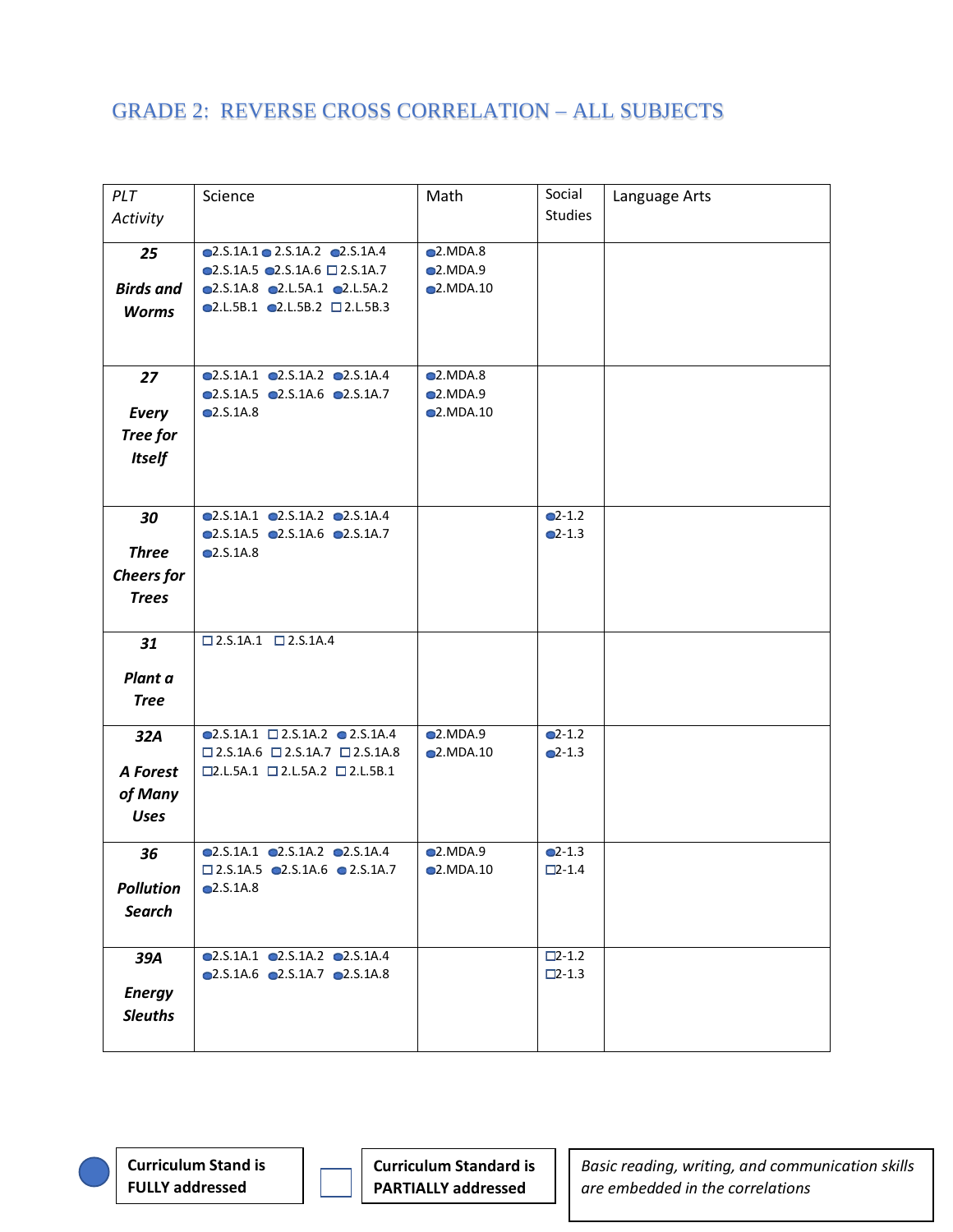**Curriculum Stand is FULLY addressed**

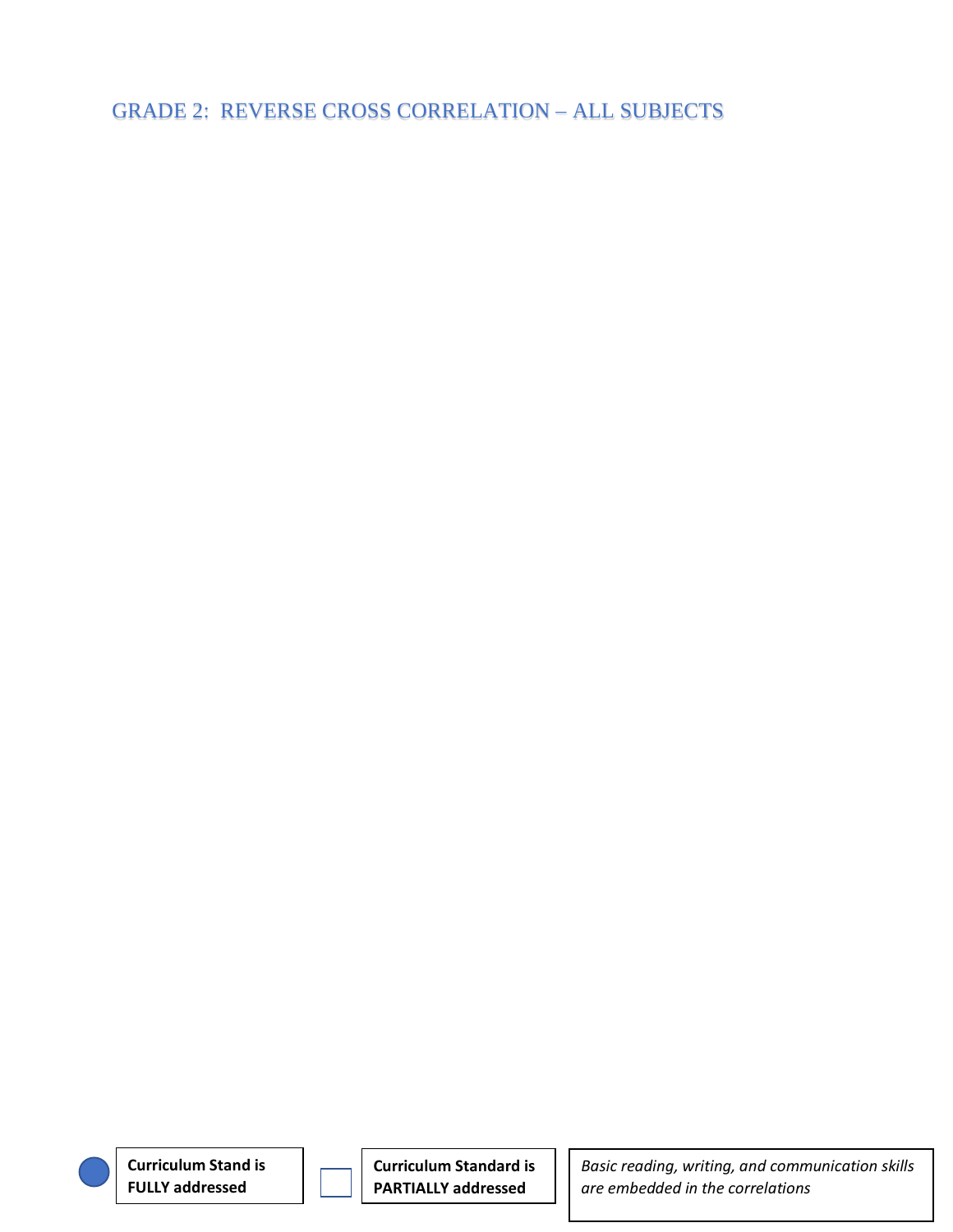| <b>PLT Activity</b>  | Science                                                    | Math                | Social         | Language Arts                                                           |
|----------------------|------------------------------------------------------------|---------------------|----------------|-------------------------------------------------------------------------|
|                      |                                                            |                     | <b>Studies</b> |                                                                         |
|                      |                                                            |                     |                |                                                                         |
| 41V                  | $\bullet$ 2.S.1A.1 $\bullet$ 2.S.1A.2 $\bullet$ 2.S.1A.3   | Q2.MDA.1            |                | Q.1.4.1 Q.1.4.2 Q.1.4.3 Q.2.06.1                                        |
|                      | $\bullet$ 2.S.1A.4 $\bullet$ 2.S.1A.5 $\bullet$ 2.S.1A.6   | $\square$ 2. MDA. 2 |                | Q2.C.1.1Q2.C.1.2Q2.C.1.4Q2.C.1.5                                        |
| <b>How Plants</b>    | Q2.S.1A.7Q2.S.1A.8                                         | $\square$ 2. MDA. 3 |                | Q2.C.2.2                                                                |
|                      |                                                            | $\square$ 2. MDA. 4 |                |                                                                         |
| Grow                 |                                                            | $\square$ 2. MDA.8  |                |                                                                         |
|                      |                                                            | <b>2.S.MDA.9</b>    |                |                                                                         |
|                      |                                                            | $\bullet$ 2.MDA.10  |                |                                                                         |
|                      |                                                            |                     |                |                                                                         |
|                      |                                                            |                     |                |                                                                         |
| 43                   | $\bigcirc$ 2.S.1A.1 $\square$ 2.S.1A.2 $\bigcirc$ 2.S.1A.4 |                     |                |                                                                         |
|                      | $\odot$ 2.S.1A.6 $\odot$ 2.S.1A.7 $\odot$ 2.S.1A.8         |                     |                |                                                                         |
| <b>Have Seeds</b>    |                                                            |                     |                |                                                                         |
| <b>Will Travel</b>   |                                                            |                     |                |                                                                         |
|                      |                                                            |                     |                |                                                                         |
| 46                   | $\bullet$ 2.S.1A.1 $\bullet$ 2.S.1A.2 $\Box$ 2.S.1A.3      |                     |                | Q2.1.1.1 Q2.1.3.1 Q2.1.3.2 Q2.1.4.1                                     |
|                      | $\bullet$ 2.S.1A.4 $\bullet$ 2.S.1A.6 $\Box$ 2.S.1A.7      |                     |                | $Q2.1.4.2 \t Q2.1.4.3 \t Q2.1.5.1 \square 2.1.5.2$                      |
| <b>Schoolyard</b>    | Q2.S.1A.8 Q2.L.5A.1 Q2.L.5A.2                              |                     |                | Q2.W.6.1 Q2.C.1.1 Q2.C.1.2 Q2.C.1.4                                     |
| <b>Safari</b>        | $Q.L.5B.1$ $Q.L.5B.2$                                      |                     |                | $\bullet$ 2.C.1.5 $\bullet$ 2.C.2.1 $\bullet$ 2.C.2.2                   |
|                      |                                                            |                     |                |                                                                         |
|                      |                                                            |                     |                |                                                                         |
| 47V                  | $\bigcirc$ 2.S.1A.1 $\square$ 2.S.1A.7 $\bigcirc$ 2.S.1A.8 | $\square$ 2. MDA. 1 |                |                                                                         |
|                      | $\square$ 2.L.5A.1 $\square$ 2.L.5A.2 $\bullet$ 2.L.5B.1   | Q. MDA.9            |                |                                                                         |
| <b>Are Vacant</b>    | $\square$ 2.L.5B.2 $\square$ 2.L.5B.3                      | $\bullet$ 2.MDA.10  |                |                                                                         |
| Lots Vacant?         |                                                            |                     |                |                                                                         |
|                      |                                                            |                     |                |                                                                         |
|                      |                                                            |                     |                |                                                                         |
| 48V                  | $\bullet$ 2.S.1A.1 $\bullet$ 2.S.1A.2 $\Box$ 2.S.1A.3      | Q2.MDA.9            |                |                                                                         |
|                      | $\bullet$ 2.S.1A.4 $\bullet$ 2.S.1A.5 $\bullet$ 2.S.1A.6   | Q2.MDA.10           |                |                                                                         |
| <b>Field, Forest</b> | $Q. S. 1A.7 Q. 2. S. 1A.8 \square 2. E. 2A.1$              |                     |                |                                                                         |
|                      | $\square$ 2.E.2A.3                                         |                     |                |                                                                         |
| and Stream           |                                                            |                     |                |                                                                         |
|                      |                                                            |                     |                |                                                                         |
|                      |                                                            |                     |                |                                                                         |
| 49V                  | $\bullet$ 2.S.1A.1 $\bullet$ 2.S.1A.2 $\bullet$ 2.S.1A.4   |                     |                | $\square$ 2.1.4.1 $\bullet$ 2.1.5.1 $\bullet$ 2.C.1.1 $\bullet$ 2.C.1.2 |
|                      | $\square$ 2.L.5A.1 $\square$ 2.L.5B.1                      |                     |                |                                                                         |
| <b>Tropical</b>      |                                                            |                     |                |                                                                         |
| <b>Treehouse</b>     |                                                            |                     |                |                                                                         |
|                      |                                                            |                     |                |                                                                         |
|                      |                                                            |                     |                |                                                                         |
| 51                   | $\odot$ 2.S.1A.1 $\odot$ 2.S.1A.2 $\odot$ 2.S.1A.4         |                     |                | Q2.1.1.1 Q2.1.4.1 Q2.1.5.1 Q2.0.1.1                                     |
|                      | $\bullet$ 2.S.1A.6 $\bullet$ 2.S.1A.7 $\Box$ 2.S.1B.1      |                     |                | Q2.C.1.2 Q2.C.1.4 Q2.C.1.5 Q2.C.2.2                                     |
| <b>Make Your</b>     |                                                            |                     |                |                                                                         |
|                      |                                                            |                     |                |                                                                         |
| <b>Own Paper</b>     |                                                            |                     |                |                                                                         |
|                      |                                                            |                     |                |                                                                         |
|                      |                                                            |                     |                |                                                                         |

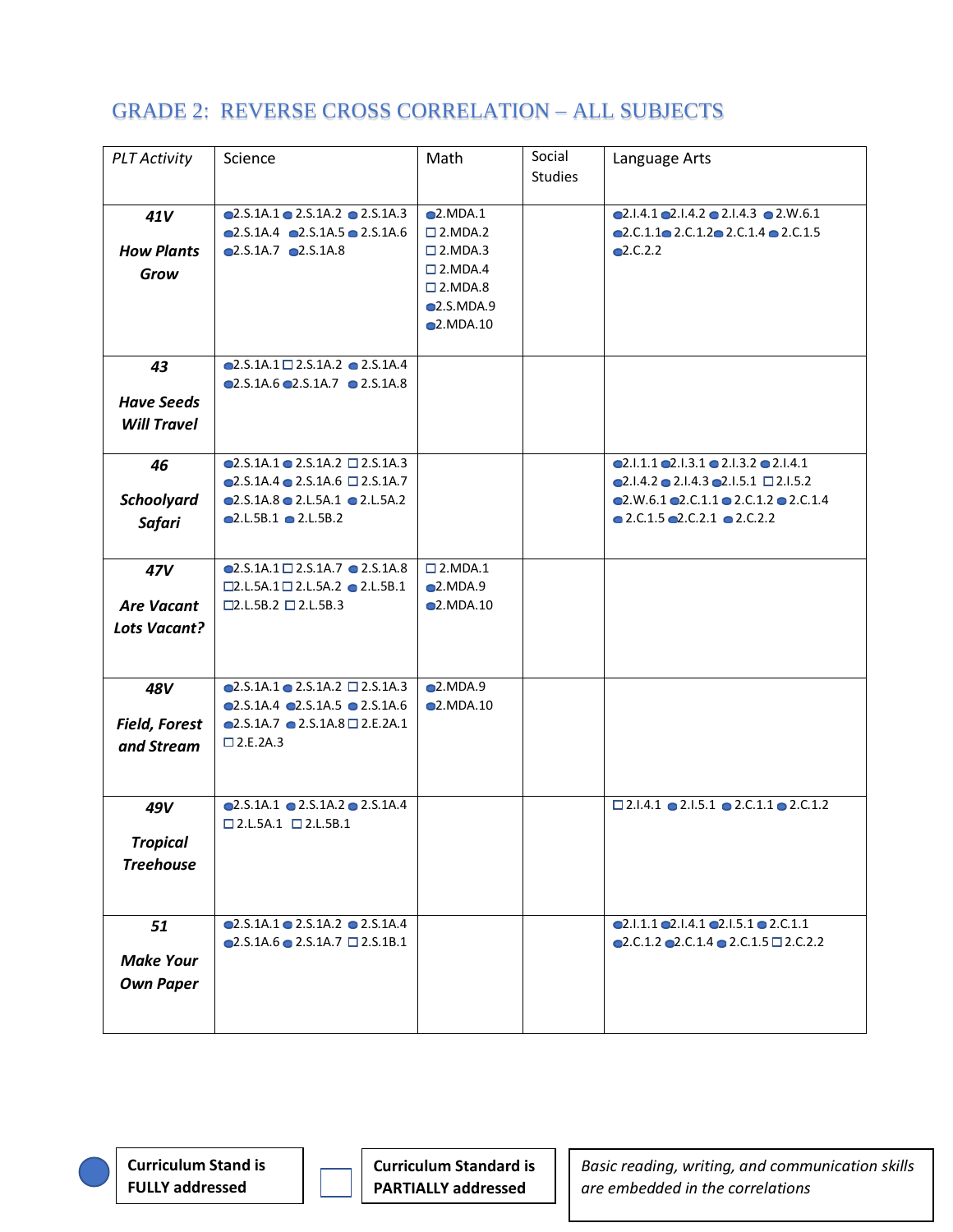| <b>PLT Activity</b>  | <b>Science</b>                                           | Math                 | <b>Social Studies</b>           | <b>Language Arts</b>                                                    |
|----------------------|----------------------------------------------------------|----------------------|---------------------------------|-------------------------------------------------------------------------|
|                      |                                                          |                      |                                 |                                                                         |
|                      |                                                          |                      |                                 |                                                                         |
| 53V                  | $\bullet$ 2.S.1A.2 $\bullet$ 2.S.1A.4 $\bullet$ 2.S.1A.6 | $\square$ 2. MDA. 9  | $\square$ 2-1.3                 |                                                                         |
|                      | $\bullet$ 2.S.1A.7 $\bullet$ 2.S.1A.8 $\Box$ 2.S.1B.1    | $\square$ 2. MDA. 10 |                                 |                                                                         |
| <b>On the Move</b>   |                                                          |                      |                                 |                                                                         |
|                      |                                                          |                      |                                 |                                                                         |
|                      |                                                          |                      |                                 |                                                                         |
| 54A                  | $\bullet$ 2.S.1A.1 $\bullet$ 2.S.1A.8                    |                      | $\square$ 2-1.3                 | $\bullet$ 2.1.4.1 $\bullet$ 2.1.5.1 $\bullet$ 2.W.6.1 $\bullet$ 2.C.1.1 |
|                      |                                                          |                      |                                 | $\bullet$ 2.C.1.2 $\bullet$ 2.C.1.4 $\bullet$ 2.C.1.5                   |
| I'd Like to          |                                                          |                      |                                 |                                                                         |
| <b>Visit a Place</b> |                                                          |                      |                                 |                                                                         |
|                      |                                                          |                      |                                 |                                                                         |
| Where                |                                                          |                      |                                 |                                                                         |
| 55V                  |                                                          |                      | $\square$ 2-1.2 $\square$ 2-1.3 | $\bullet$ 2.1.1.1 $\bullet$ 2.1.4.1 $\bullet$ 2.1.4.2 $\bullet$ 2.1.4.3 |
|                      |                                                          |                      | $\Box$ 2-3.1                    | $\bullet$ 2.1.5.1 $\bullet$ 2.C.1.1 $\bullet$ 2.C.1.2 $\bullet$ 2.C.1.4 |
| <b>Planning the</b>  |                                                          |                      |                                 | $\bullet$ 2.C.1.5 $\bullet$ 2.C.3.2                                     |
| <b>Ideal</b>         |                                                          |                      |                                 |                                                                         |
|                      |                                                          |                      |                                 |                                                                         |
| <b>Community</b>     |                                                          |                      |                                 |                                                                         |
| 61                   | $\bullet$ 2.S.1A.1 $\bullet$ 2.S.1A.2 $\bullet$ 2.S.1A.4 |                      |                                 | $\bullet$ 2.1.1.1 $\bullet$ 2.1.2.1 $\bullet$ 2.1.3.1 $\bullet$ 2.1.3.2 |
|                      | $\bullet$ 2.S.1A.6 $\bullet$ 2.S.1A.7 $\bullet$ 2.S.1A.8 |                      |                                 | $\bullet$ 2.1.4.1 $\bullet$ 2.1.4.2 $\bullet$ 2.1.4.3 $\bullet$ 2.1.5.1 |
| <b>The Closer</b>    | $\square$ 2.L.5B.1                                       |                      |                                 | $\bullet$ 2.1.5.2 $\bullet$ 2.W.6.1 $\bullet$ 2.C.1.1 $\bullet$ 2.C.1.2 |
| <b>You Look</b>      |                                                          |                      |                                 | $\bullet$ 2.C.1.4 $\bullet$ 2.C.1.5 $\bullet$ 2.C.2.2                   |
|                      |                                                          |                      |                                 |                                                                         |
|                      |                                                          |                      |                                 |                                                                         |
| 62                   | $\bullet$ 2.S.1A.1 $\bullet$ 2.S.1A.2 $\bullet$ 2.S.1A.4 |                      |                                 | $\bullet$ 2.1.2.1 $\bullet$ 2.1.4.1 $\bullet$ 2.C.1.1 $\bullet$ 2.C.1.2 |
|                      | $\bullet$ 2.5.1A.6 $\bullet$ 2.5.1A.7 $\bullet$ 2.5.1A.8 |                      |                                 | $\bullet$ 2.C.1.4 $\bullet$ 2.C.1.5 $\bullet$ 2.C.3.2                   |
| To Be a Tree         |                                                          |                      |                                 |                                                                         |
|                      |                                                          |                      |                                 |                                                                         |
|                      |                                                          |                      |                                 |                                                                         |
|                      |                                                          |                      |                                 |                                                                         |
| 63V                  | $\bullet$ 2.5.1A.1 $\bullet$ 2.5.1A.2 $\bullet$ 2.5.1A.4 |                      |                                 |                                                                         |
|                      | $\bullet$ 2.5.1A.6 $\bullet$ 2.5.1A.7 $\bullet$ 2.5.1A.8 |                      |                                 |                                                                         |
| <b>Tree Factory</b>  |                                                          |                      |                                 |                                                                         |
|                      |                                                          |                      |                                 |                                                                         |
|                      |                                                          |                      |                                 |                                                                         |
|                      |                                                          |                      |                                 |                                                                         |
|                      | $Q. S. 1A.1 Q. 2. S. 1A.2 Q. 2. S. 1A.4$                 |                      |                                 |                                                                         |
| 64                   | $\bullet$ 2.S.1A.6 $\bullet$ 2.S.1A.7 $\bullet$ 2.S.1A.8 |                      |                                 |                                                                         |
| <b>Looking at</b>    |                                                          |                      |                                 |                                                                         |
|                      |                                                          |                      |                                 |                                                                         |
| <b>Leaves</b>        |                                                          |                      |                                 |                                                                         |
|                      |                                                          |                      |                                 |                                                                         |
|                      |                                                          |                      |                                 |                                                                         |

**Curriculum Stand is FULLY addressed**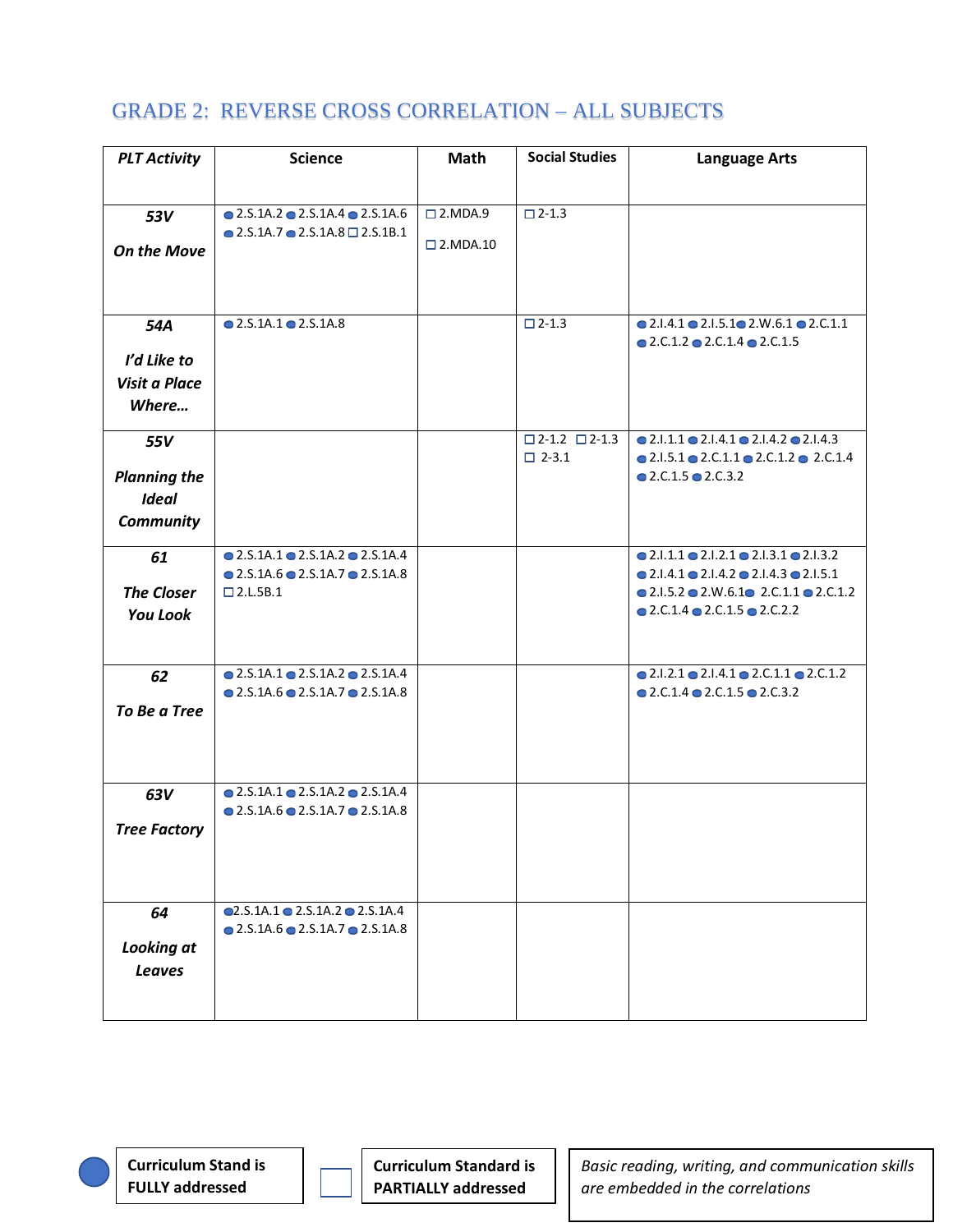| <b>PLT Activity</b>                             | Science                                                                                                                                    | Math                                                                                     | Social<br><b>Studies</b>      | Language Arts                                                                                                                                                                                                                                |
|-------------------------------------------------|--------------------------------------------------------------------------------------------------------------------------------------------|------------------------------------------------------------------------------------------|-------------------------------|----------------------------------------------------------------------------------------------------------------------------------------------------------------------------------------------------------------------------------------------|
| 65<br><b>Bursting</b><br><b>Buds</b>            | $\bullet$ 2.S.1A.1 $\bullet$ 2.S.1A.2 $\bullet$ 2.S.1A.4<br>$\Box$ 2.S.1A.5 $\bullet$ 2.S.1A.6 $\bullet$ 2.S.1A.7<br>$\bullet$ 2.S.1A.8    | $\square$ 2. MDA. 1<br>$\square$ 2. MDA. 2<br>$\square$ 2. MDA. 3<br>$\square$ 2. MDA. 4 |                               |                                                                                                                                                                                                                                              |
| 67V<br><b>How Big is</b><br><b>Your Tree?</b>   | $\bullet$ 2.S.1A.1 $\bullet$ 2.S.1A.2 $\bullet$ 2.S.1A.4<br>$\bullet$ 2.5.1A.5 $\bullet$ 2.S.1A.6 $\bullet$ 2.S.1A.7<br>$\bullet$ 2.S.1A.8 | $\bullet$ 2.MDA.1<br>$\bullet$ 2.MDA.2<br>$\bullet$ 2.MDA.3<br>$\bullet$ 2.MDA.4         | $\square$ 2-1.2               |                                                                                                                                                                                                                                              |
| 68<br><b>Name That</b><br><b>Tree</b>           | $\bullet$ 2.S.1A.1 $\bullet$ 2.S.1A.2 $\bullet$ 2.S.1A.4<br>$\bullet$ 2.S.1A.6 $\bullet$ 2.S.1A.7                                          |                                                                                          |                               |                                                                                                                                                                                                                                              |
| <b>70A</b><br><b>Soil Stories</b>               | $\bullet$ 2.S.1A.1 $\bullet$ 2.S.1A.2 $\bullet$ 2.S.1A.3<br>$\bullet$ 2.5.1A.4 $\bullet$ 2.5.1A.6 $\bullet$ 2.5.1A.7<br>$\bullet$ 2.S.1A.8 |                                                                                          | $\square$ 2-1.2               |                                                                                                                                                                                                                                              |
| 74<br>People,<br>Places,<br><b>Things</b>       |                                                                                                                                            |                                                                                          | $^{\circ}$ 2-1.3<br>$Q$ 2-3.1 |                                                                                                                                                                                                                                              |
| <b>76V</b><br><b>Tree Cookies</b>               | $\bullet$ 2.S.1A.1 $\bullet$ 2.S.1A.2 $\bullet$ 2.S.1A.4<br>$\bullet$ 2.S.1A.5 $\bullet$ 2.S.1A.6 $\bullet$ 2.S.1A.7<br>$\bullet$ 2.S.1A.8 |                                                                                          |                               | $\bullet$ 2.1.2.1 $\bullet$ 2.1.3.1 $\bullet$ 2.1.3.2 $\bullet$ 2.1.4.1<br>$\bullet$ 2.1.4.2 $\bullet$ 2.1.4.3 $\bullet$ 2.1.5.1 $\bullet$ 2.1.5.2<br>$\bullet$ 2.W.6.1 $\bullet$ 2.C.1.1 $\bullet$ 2.C.1.2 $\bullet$ 2.C.1.4<br>Q2.C.1.5    |
| <b>77A</b><br><b>Trees in</b><br><b>Trouble</b> | $\bullet$ 2.5.1A.1 $\bullet$ 2.5.1A.4 $\bullet$ 2.5.1A.6<br>$\bullet$ 2.5.1A.7 $\bullet$ 2.5.1A.8                                          |                                                                                          | $\square$ 2-1.2               | $\bullet$ 2.1.1.1 $\bullet$ 2.1.3.1 $\bullet$ 2.1.3.2 $\bullet$ 2.1.4.1<br>$\bullet$ 2.1.4.2 $\bullet$ 2.1.4.3 $\bullet$ 2.1.5.1 $\bullet$ 2.1.5.1<br>$\bullet$ 2.C.1.1 $\bullet$ 2.C.1.2 $\bullet$ 2.C.1.4 $\bullet$ 2.C.1.5<br>$Q$ 2.C.2.2 |

**Curriculum Stand is FULLY addressed**